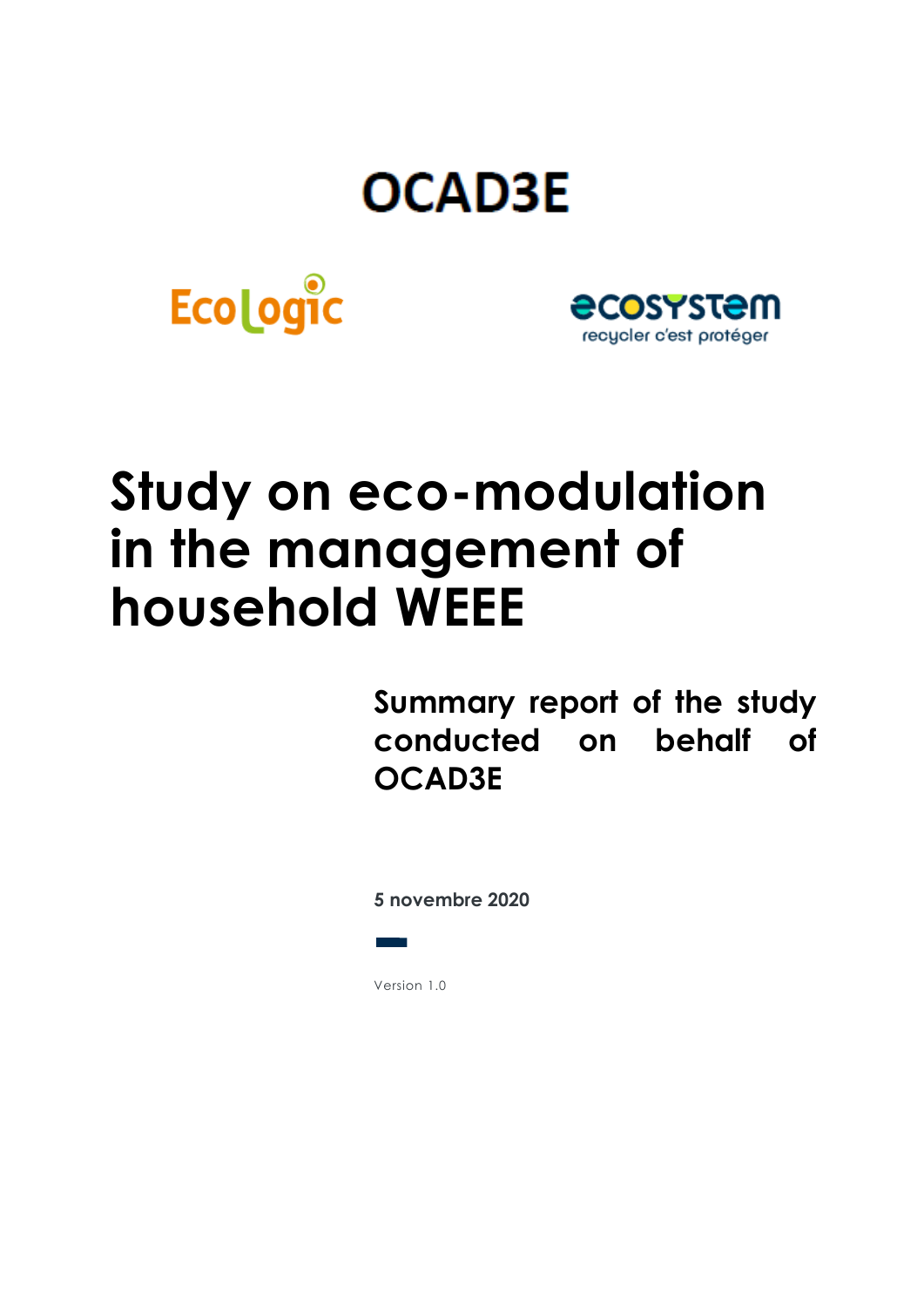# **Contents**

| 2 - SUMMARY OF POSSIBLE IMPROVEMENTS TO ECO- |  |
|----------------------------------------------|--|
| 3 - METHODOLOGY AND MAIN FINDINGS 10         |  |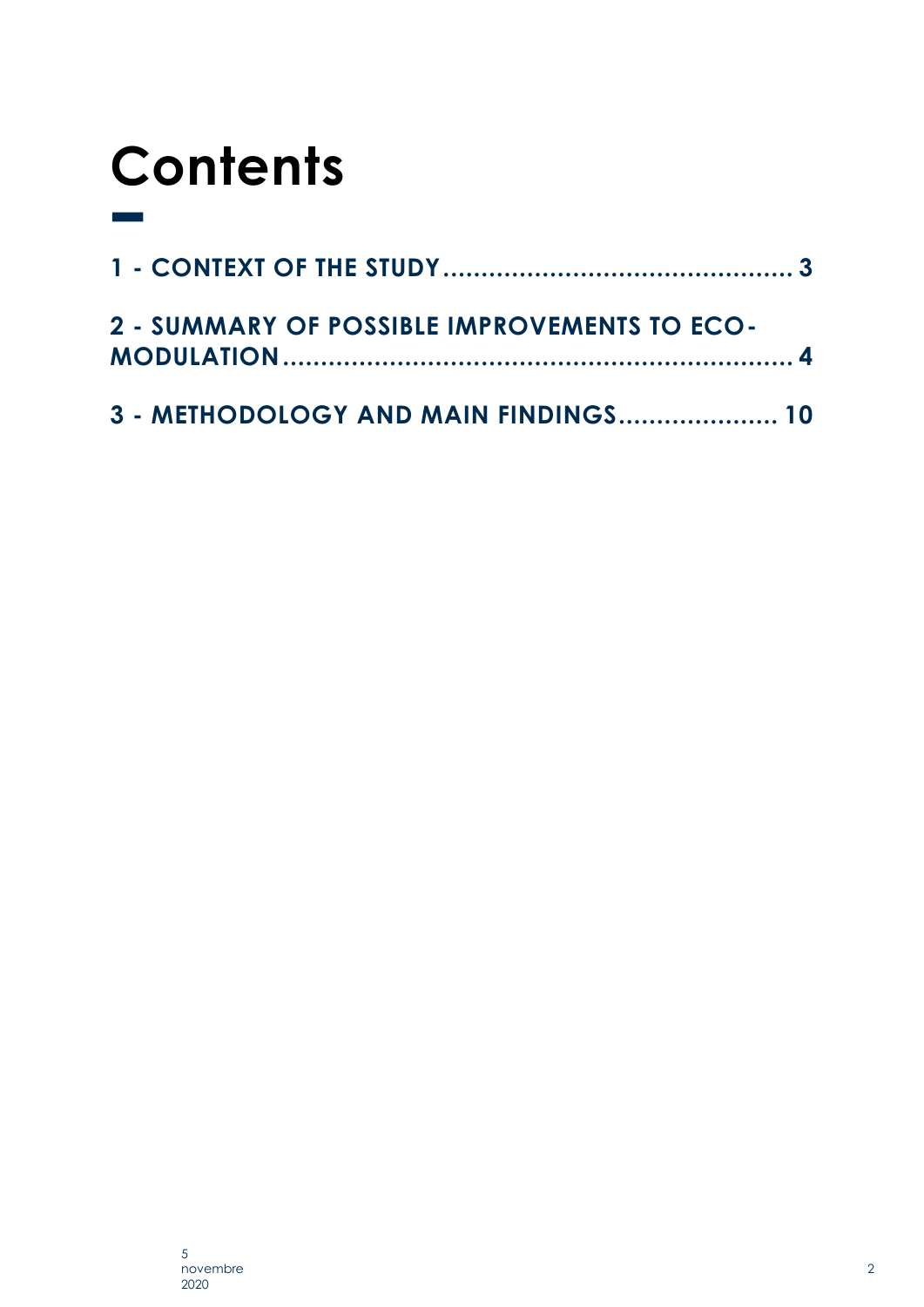## <span id="page-2-0"></span>**1 - Context of the Study**

This document is a synthesis report of the study carried out on behalf of OCAD3E by:

Hélène Cruypenninck: helene@seven-c.fr

Cécile des Abbayes: cecile@des-abbayes.fr

Mathieu Hestin: mathieu.hestin@lilo.org

Yannick Le Guern: yannick.leguern@elys-conseil.com

This report focuses on the ways to improve the eco-modulation system for the household WEEE sector and provides a summary of the main findings relating to the various aspects analyzed in this study.

#### **Context of the study**

Since 2010, the contributions paid by producers of household electrical and electronic equipment (EEE) to eco-organizations have been subject to "eco-modulation", which takes the form of a bonus and malus system based on eco-design criteria for this equipment. This system, which is still unique in Europe, is designed to encourage manufacturers to make design choices to improve the environmental performance of their products at the end of their life cycle.

In 2019, the products targeted by eco-modulation represented more than 40% of the tonnage of products put on the market, i.e. approximately 55% of the amount of eco-participation. On average, for product categories for which a modulation scheme applies (bonus or malus), 45% of products in these categories have been declared with a bonus or malus. Therefore, 55% of the products in these same categories have been declared without a bonus or malus.

This system will probably have to evolve in the years to come, in a context where:

- At the European level, published research and ongoing studies advocate for a generalization and harmonization of this type of system (Article 8a of the Waste Framework Directive states that Member States must ensure that these provisions are put in place by 5 January 2023 at the latest ;
- In France, law n° 2020-105 of 10 February 2020 relating to the fight against waste and for the promotion of the circular economy, known as the "AGEC" law, extends the ecomodulation system to all sectors and implements indexes relating to repairability (2021) and durability (2024);

In this context, ecosystem and Ecologic, under the aegis of OCAD3E, have decided to gather information on the lessons learned after 3 full years of the application of the eco-modulation system (2016, 2017 and 2018) in the household WEEE sector.

The objectives of this study were as follows:

- **o** to analyze the eco-efficiency of the current eco-modulation system,
- **o** to identify ways of improving the system.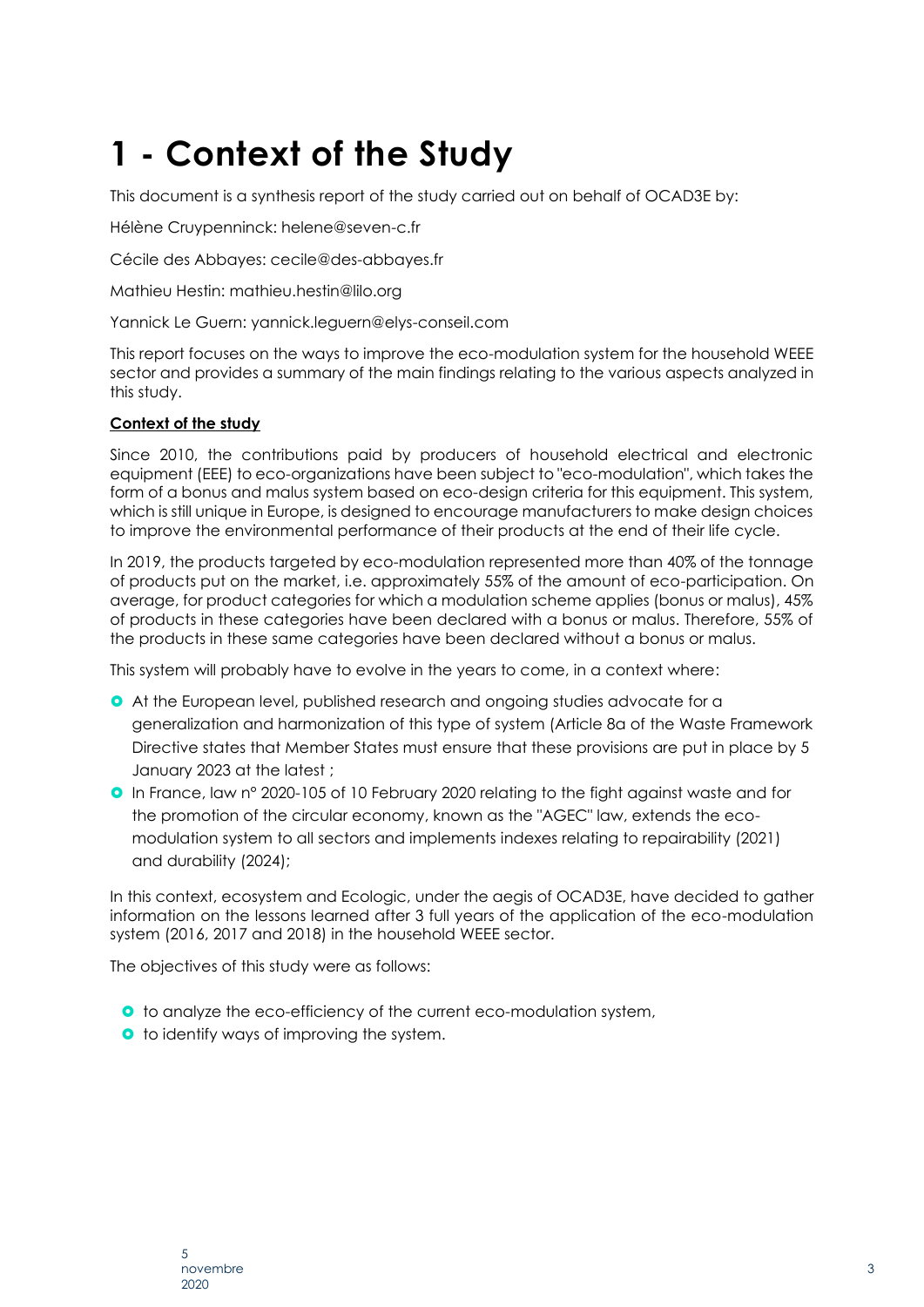## <span id="page-3-0"></span>**2 - Summary of possible improvements to eco-modulation**

The table hereafter summarizes possible improvements to the system proposed by the consultants following the findings of the study.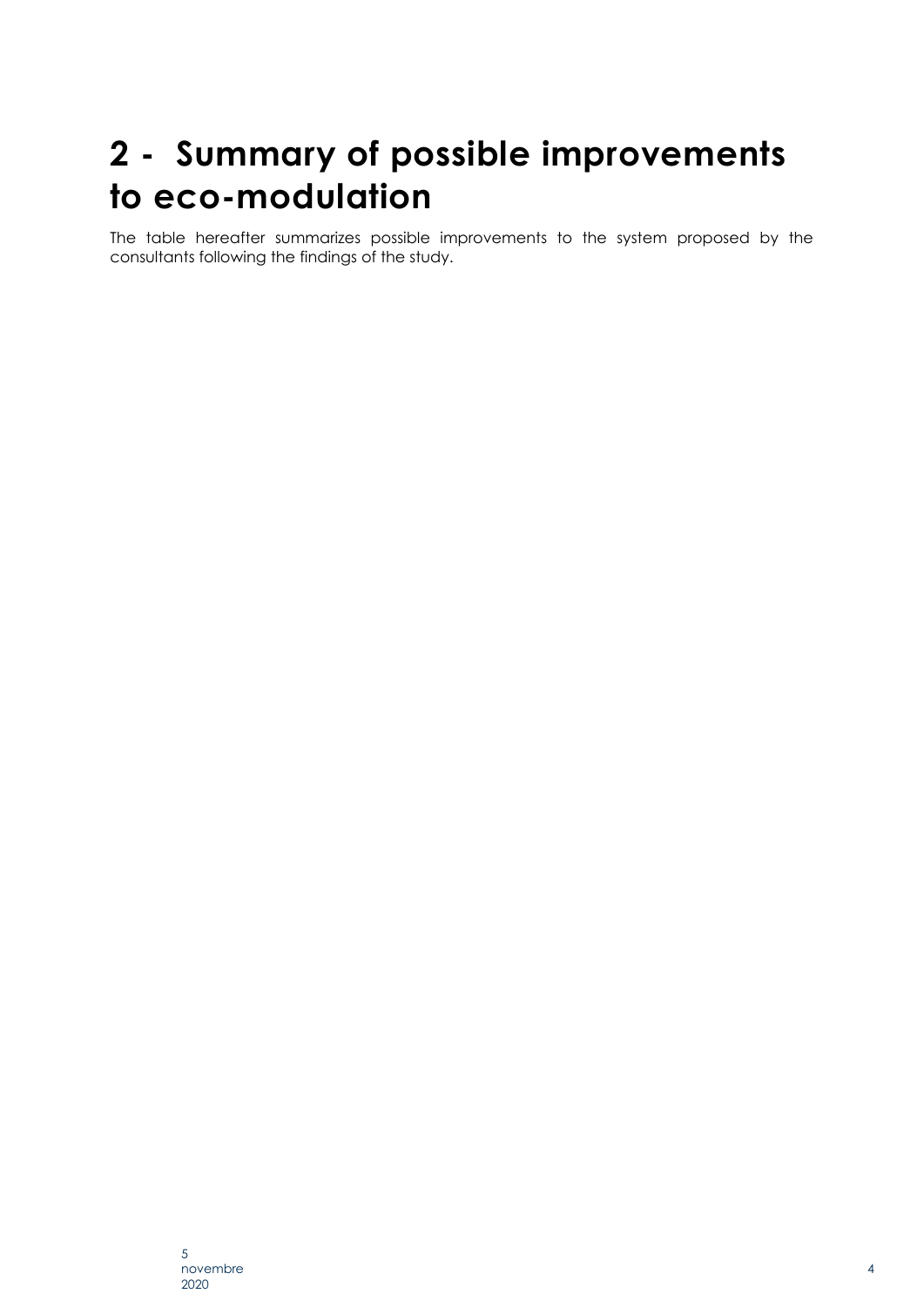|                                                                                                                                                                                         | An Essential Improvement - Working on a European scale                                                                                                                                                                                                                                                                                                                                                                                                                                                                                                                                                                                                                                                                                                                                                                                                                                                                   | Ability to make<br>eco-design<br>practices evolve | <b>Difficulty</b><br>of<br>implementation                                                                                          |
|-----------------------------------------------------------------------------------------------------------------------------------------------------------------------------------------|--------------------------------------------------------------------------------------------------------------------------------------------------------------------------------------------------------------------------------------------------------------------------------------------------------------------------------------------------------------------------------------------------------------------------------------------------------------------------------------------------------------------------------------------------------------------------------------------------------------------------------------------------------------------------------------------------------------------------------------------------------------------------------------------------------------------------------------------------------------------------------------------------------------------------|---------------------------------------------------|------------------------------------------------------------------------------------------------------------------------------------|
| standardization<br>Expansion,<br>and stabilization of the eco-<br>modulation system at the<br>European level: an essential<br>improvement for effectively<br>encouraging new practices. | Expansion: The product ranges are international or European. It is difficult for international<br>brands to design their products exclusively for the French market. The scale which is best<br>adapted to ensure an effective incentive is that of the European market.<br>Standardization: Eco-modulation criteria must be consistent at the European level, in terms of<br>how they are described and controlled. The diversity of criteria in the different European<br>countries makes it impossible for a marketer to design or have a product designed to meet all<br>of them.<br>Stabilization: Designing the products requires a significant investment by the marketers, which<br>is not truly compatible with a system that is subject to frequent changes. The criteria defined<br>for eco-modulation must remain stable to give marketers time to develop product ranges able<br>to satisfy these criteria. |                                                   |                                                                                                                                    |
|                                                                                                                                                                                         | Furthermore, Article 8a (4) of the Waste Framework Directive states that "where the obligations<br>for the extended responsibility of the producer are fulfilled collectively, financial contributions<br>shall be modulated, where possible, for each product or group of similar products, taking into<br>account, inter alia, their durability, reparability, reusability, recyclability, and the presence of<br>hazardous substances". Member States are supposed to ensure that extended producer<br>responsibility schemes established before 4 July 2018 are compliant with this Article by 5<br>January 2023 at the latest.                                                                                                                                                                                                                                                                                      | Strona                                            | Medium<br>to<br><b>High</b> (launch<br>of a specific<br>WG within the<br>WEEE forum -<br>need<br>for<br>efficient<br>collaboration |
|                                                                                                                                                                                         | Finally, a study (Study to Support Preparation of the Commission's Guidance for Extended<br>Producer Responsibility Scheme <sup>1</sup> conducted by Eunomia at the request of the European<br>Commission and whose report was published in April 2020 proposes recommendations similar<br>to those of the present study, namely:<br>A need for the harmonization of the criteria,<br>Application of the right number of appropriate criteria to limit complexity,<br>$\bullet$<br>The study also mentions the issue of the economic impact, notably linked to the<br>$\bullet$<br>magnitudes of the modulation, the stability of criteria (short term vs. long term), the<br>ability to provide proof, the need for control, etc.).                                                                                                                                                                                     |                                                   | between<br>stakeholders)                                                                                                           |
|                                                                                                                                                                                         | It should be noted that this European study proposes criteria for EEEs, the majority of which fall<br>within the scope of the 4 main criteria proposed below (Reparability, Durability, Recyclability<br>and Circularity).                                                                                                                                                                                                                                                                                                                                                                                                                                                                                                                                                                                                                                                                                               |                                                   |                                                                                                                                    |

*<sup>1</sup> <https://op.europa.eu/fr/publication-detail/-/publication/08a892b7-9330-11ea-aac4-01aa75ed71a1/language-en>*

 $\overline{\phantom{0}}$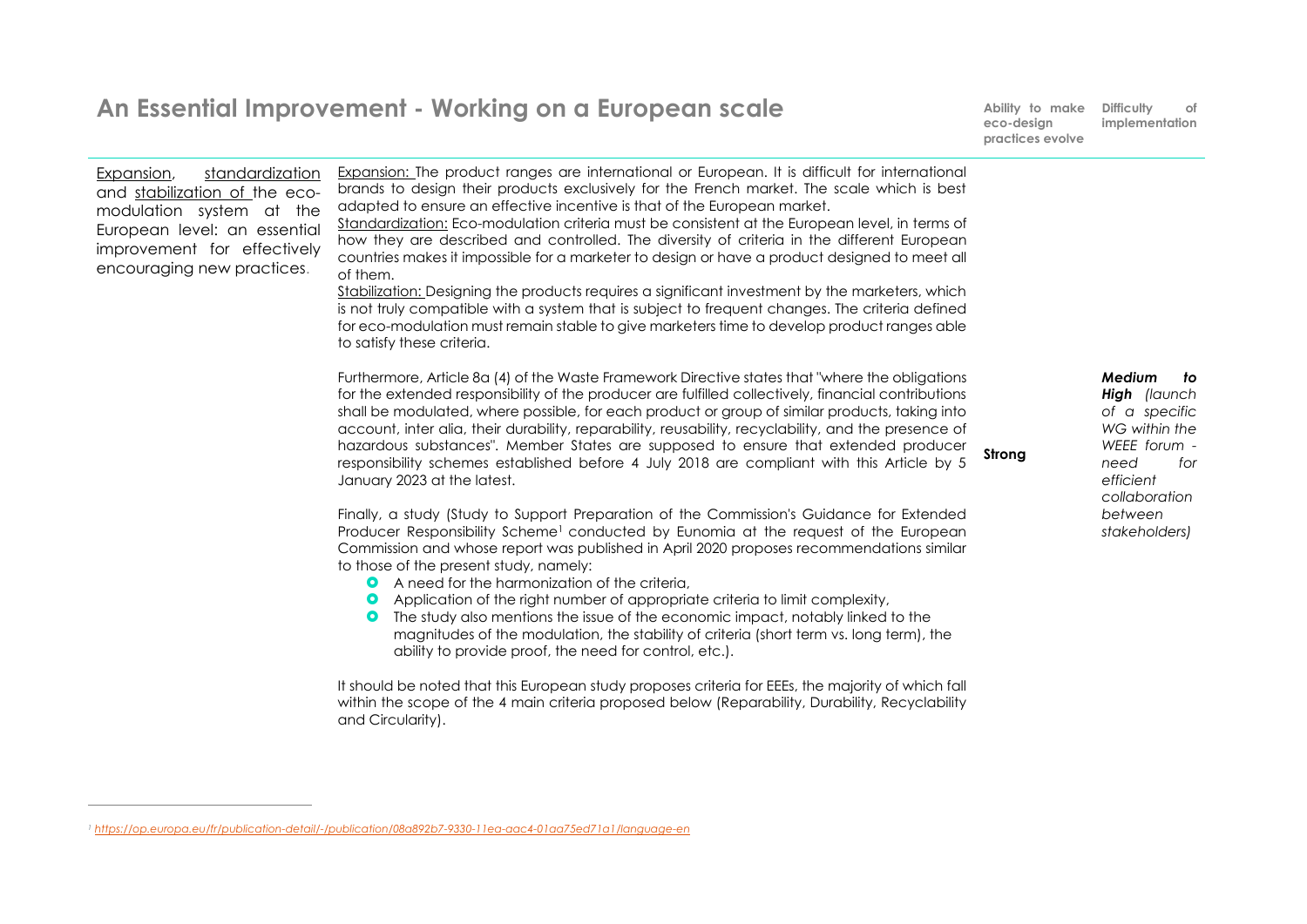| Simplifying the system                                                    |                                                                                                                                                                                                                                                                                                                                                                                                                                                                                                                                                                                                                                                                                                                                                                                             | Ability to make<br>eco-design<br>practices evolve | Difficulty of<br>implementation                         |
|---------------------------------------------------------------------------|---------------------------------------------------------------------------------------------------------------------------------------------------------------------------------------------------------------------------------------------------------------------------------------------------------------------------------------------------------------------------------------------------------------------------------------------------------------------------------------------------------------------------------------------------------------------------------------------------------------------------------------------------------------------------------------------------------------------------------------------------------------------------------------------|---------------------------------------------------|---------------------------------------------------------|
| Simplifying the application<br>of the criteria                            | O <sub>9</sub><br>$\bullet$                                                                                                                                                                                                                                                                                                                                                                                                                                                                                                                                                                                                                                                                                                                                                                 |                                                   |                                                         |
| Organize<br>generalize<br>and<br>modulation according to 4<br>main themes | Propose a clear and understandable approach for all categories, based on four<br>categories of criteria:<br><b>O</b> Reparability<br><b>O</b> Durability<br><b>O</b> Recyclability<br><b>O</b> Circularity                                                                                                                                                                                                                                                                                                                                                                                                                                                                                                                                                                                  |                                                   |                                                         |
|                                                                           | This new approach is likely to facilitate the task of informing the consumer, since the<br>AGEC law provides for consumers being informed of the bonus and malus applied<br>to the products concerned.<br>Without modifying the current criteria, almost all of them can be classified according<br>to one of the four categories. These reflect the main issues as studied and discussed<br>at French and European levels, and the evolution of the criteria will have to be based<br>on the work conducted on regulations and standardization in France and the<br>European Union.                                                                                                                                                                                                        | Average                                           | Average<br>(Requires<br>a<br>revision of the<br>tariff) |
|                                                                           | .An example of a new classification of the criteria could be:<br><b>O</b> Reparability<br>[new] Taking into account a future reparability index: Five products targeted from 2021<br>$\bullet$<br>in France, three of which are currently modulated: washing machines, smartphones,<br>and laptops<br>[new] Taking into account work at the European level (JRC and CEN/CENELEC for the<br>$\bullet$<br>development of a method for assessing reparability)<br>[existing] Existing criteria relating to the availability of technical documentation from<br>authorized repairers, the availability of spare parts essential for the use of the<br>equipment, and the capacity for a total dismantling of the product using standard<br>tools available on the market<br><b>O</b> Durability |                                                   |                                                         |
|                                                                           | [new] A durability index in 2024 in France                                                                                                                                                                                                                                                                                                                                                                                                                                                                                                                                                                                                                                                                                                                                                  |                                                   |                                                         |

5 novembre 2020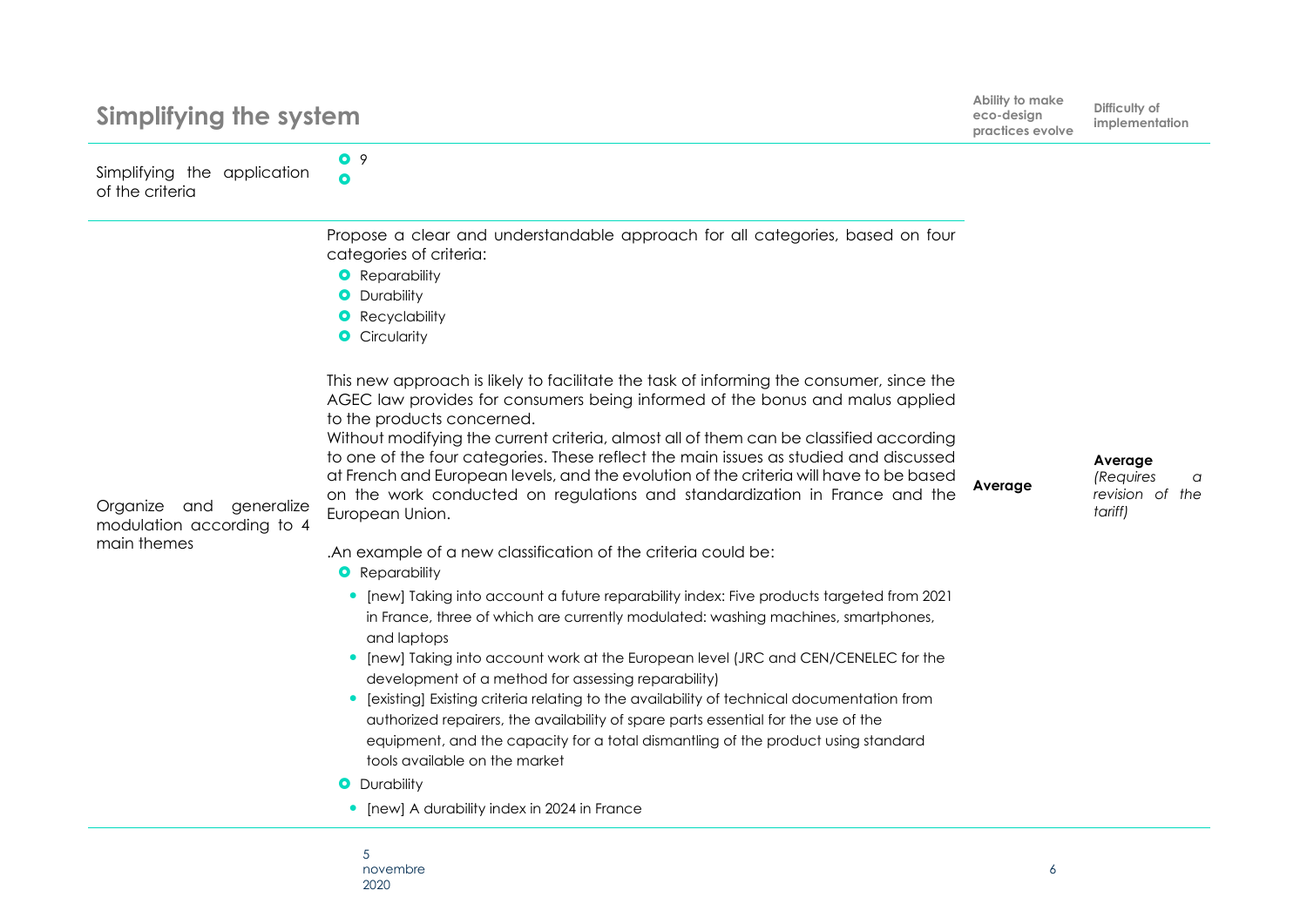- **O** [new] Taking account of work conducted at the European level (CEN/CENELEC standards)
- [existing] Existing criteria for upgrading the product with common tools, availability of software updates, standardized connections, etc.
- **O** Recyclability
- [New] Taking into account of work at European level (CEN/CENELC standards)
- [existing] Existing criteria relating to the absence of plastic parts containing brominated flame retardants, the absence of paints and coatings incompatible with recycling, etc.
- **O** Circularity
- [existing] Existing criteria for the inclusion of post-consumer recycled plastic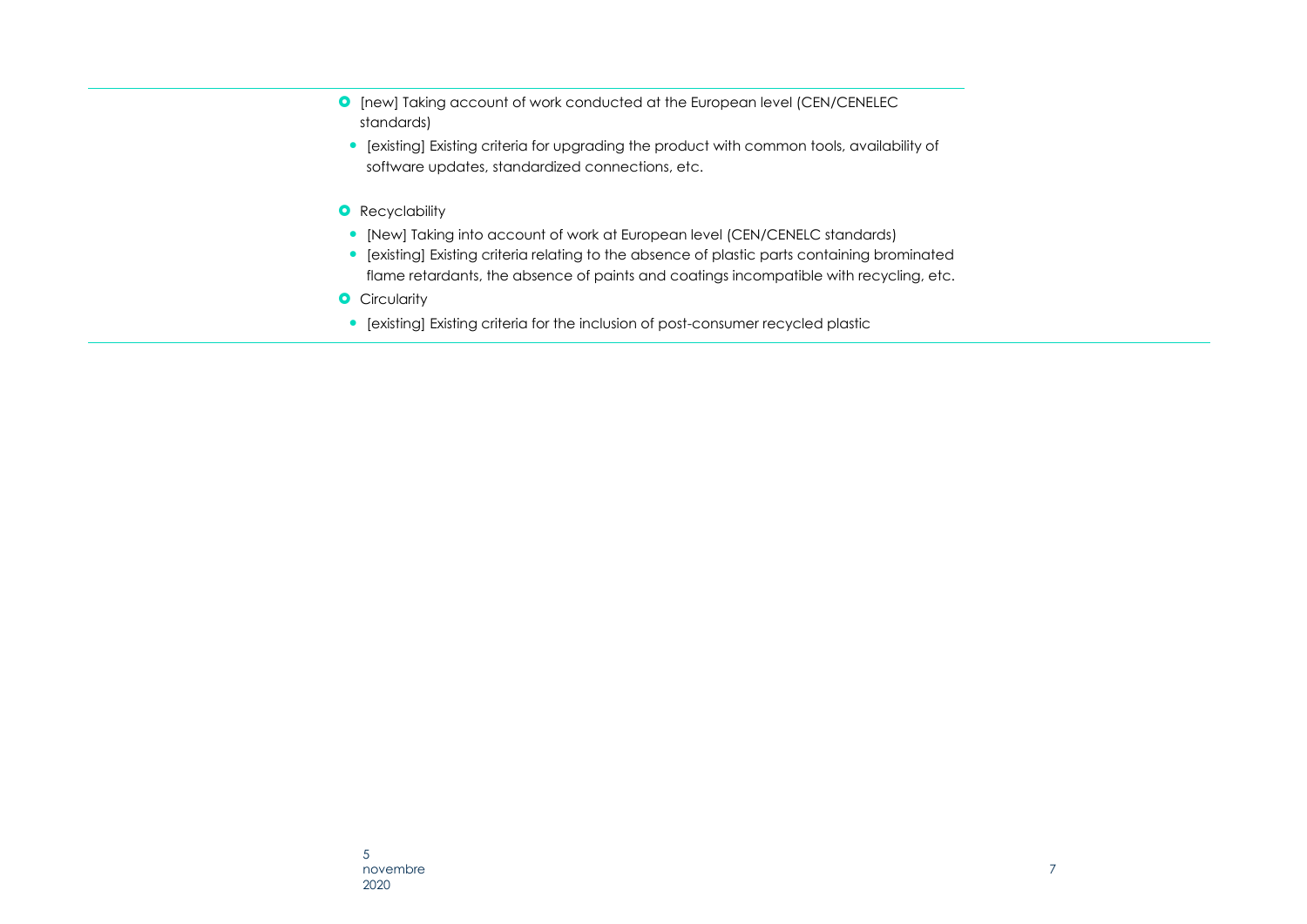| <b>Strengthening Membership</b>                                     |                                                                                                                                                                                                                                                                                                                                                                                                                                 | Ability to make<br>eco-design<br>practices evolve | Difficulty of<br><i>implementation</i> |
|---------------------------------------------------------------------|---------------------------------------------------------------------------------------------------------------------------------------------------------------------------------------------------------------------------------------------------------------------------------------------------------------------------------------------------------------------------------------------------------------------------------|---------------------------------------------------|----------------------------------------|
| Develop a contact database<br>of "technical advisors"               | Establish a database of qualified contacts amongst producers (technical advisors in<br>addition to administrative advisors) to address eco-design issues, in addition to the one used<br>for the contractual and financial management of the marketing of products. It is a common<br>practice within other eco-organizations and appears to be a priority for the WEEE sector<br>given the international scope of the markets. |                                                   |                                        |
| Reinforce<br>communication<br>training<br>and<br>among<br>marketers | <b>O</b> Technical pedagogical documentation explaining the cases in which a bonus/malus<br>is applied and the accepted methods of providing proof<br>• Resources for exchanges through webinars on eco-modulation<br>Personalized follow-up to engage companies<br>O.                                                                                                                                                          | Average                                           | Low                                    |
| audits<br>Use<br>റ†<br>raise<br>tΟ<br>awareness                     | Train auditors to disseminate best practices, documents, and key resources on eco-design<br>to members.                                                                                                                                                                                                                                                                                                                         |                                                   |                                        |
| Share feedback to stimulate<br>best practices                       | Encourage the sharing of best practices by means of standard format data sheets shared<br>during webinars or conferences.                                                                                                                                                                                                                                                                                                       |                                                   |                                        |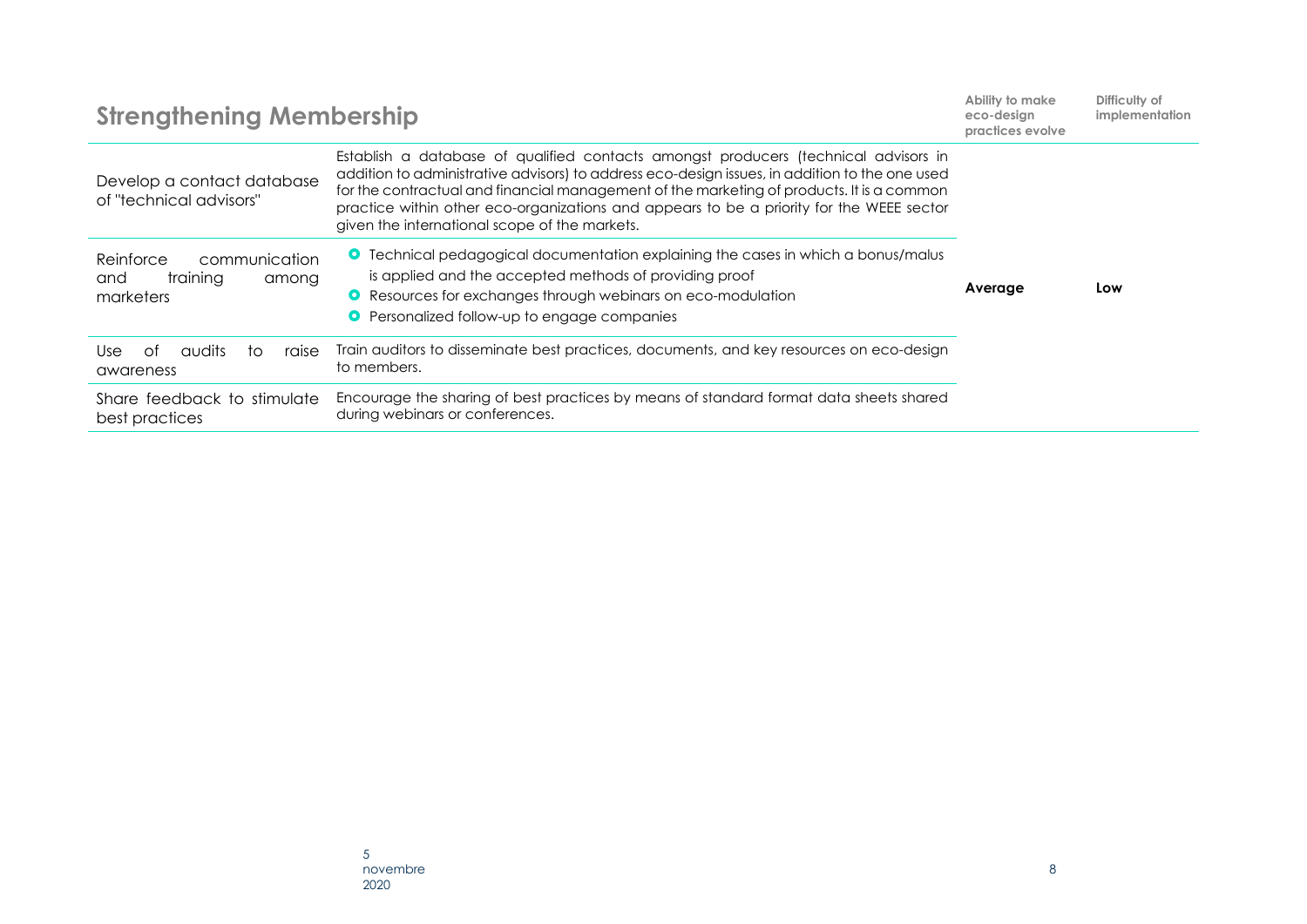|                                                                                      | <b>Recommendations concerning audits</b>                                                                                                                                                                                                                                                                  | Ability to make eco-<br>design practices<br>evolve                                                                                                                        | Difficulty of<br>implementation                                                                                                         |
|--------------------------------------------------------------------------------------|-----------------------------------------------------------------------------------------------------------------------------------------------------------------------------------------------------------------------------------------------------------------------------------------------------------|---------------------------------------------------------------------------------------------------------------------------------------------------------------------------|-----------------------------------------------------------------------------------------------------------------------------------------|
| frequent<br>the<br>most<br>Limit<br>sources of error                                 | Include in the workflow of declarations for the marketing of the product a specific request<br>for confirmation for equipment benefiting from eco-modulation: a sworn statement and<br>the possibility of sending supporting documents as soon as the declaration is made.                                | Low<br>(These<br>recommendations<br>may improve the<br>globally,<br>system<br>but their main aim<br>is to simplify and<br>make the audit<br>process<br>more<br>reliable). | Low                                                                                                                                     |
| Facilitate the provision of<br>supporting documents                                  | Not to make, from the outset, the transmission of supporting documents compulsory at<br>the time of declaration but to allow and encourage it (on a voluntary basis). The<br>simplification of the criteria and associated supporting documents would, however,<br>facilitate their provision.            |                                                                                                                                                                           | Average<br>(Requires<br>the<br>implementation<br>of a document<br>management<br>system<br>in<br>association with<br>the<br>declaration) |
| the<br>Clarify<br>update<br>and<br>procedure/documentation<br>for modulation support | <b>O</b> Regular (e.g. annual) updating of the OCAD3E documentation, based on<br>feedback from auditors).<br>Adapt it as a clear instructional guide for the members.                                                                                                                                     |                                                                                                                                                                           | Low                                                                                                                                     |
| Clarify and update internal<br>within<br>procedures<br>eco-<br>organizations         | <b>O</b> Harmonize the items to be checked and the content of audit reports relating to<br>eco-modulation to enable the pooling of information and the sharing of lessons<br>learned.<br><b>O</b> Clarify the rules for correcting and regularizing declarations following the detection<br>of anomalies. |                                                                                                                                                                           | Low                                                                                                                                     |
| number of<br>Increase<br>the<br>eco-modulation<br>specific<br>audits                 | Set a minimum number of annual audits to be carried out on producers eligible to apply<br>for eco-modulation (this recommendation will become obsolete if the system is extended<br>to all categories).                                                                                                   |                                                                                                                                                                           | Average                                                                                                                                 |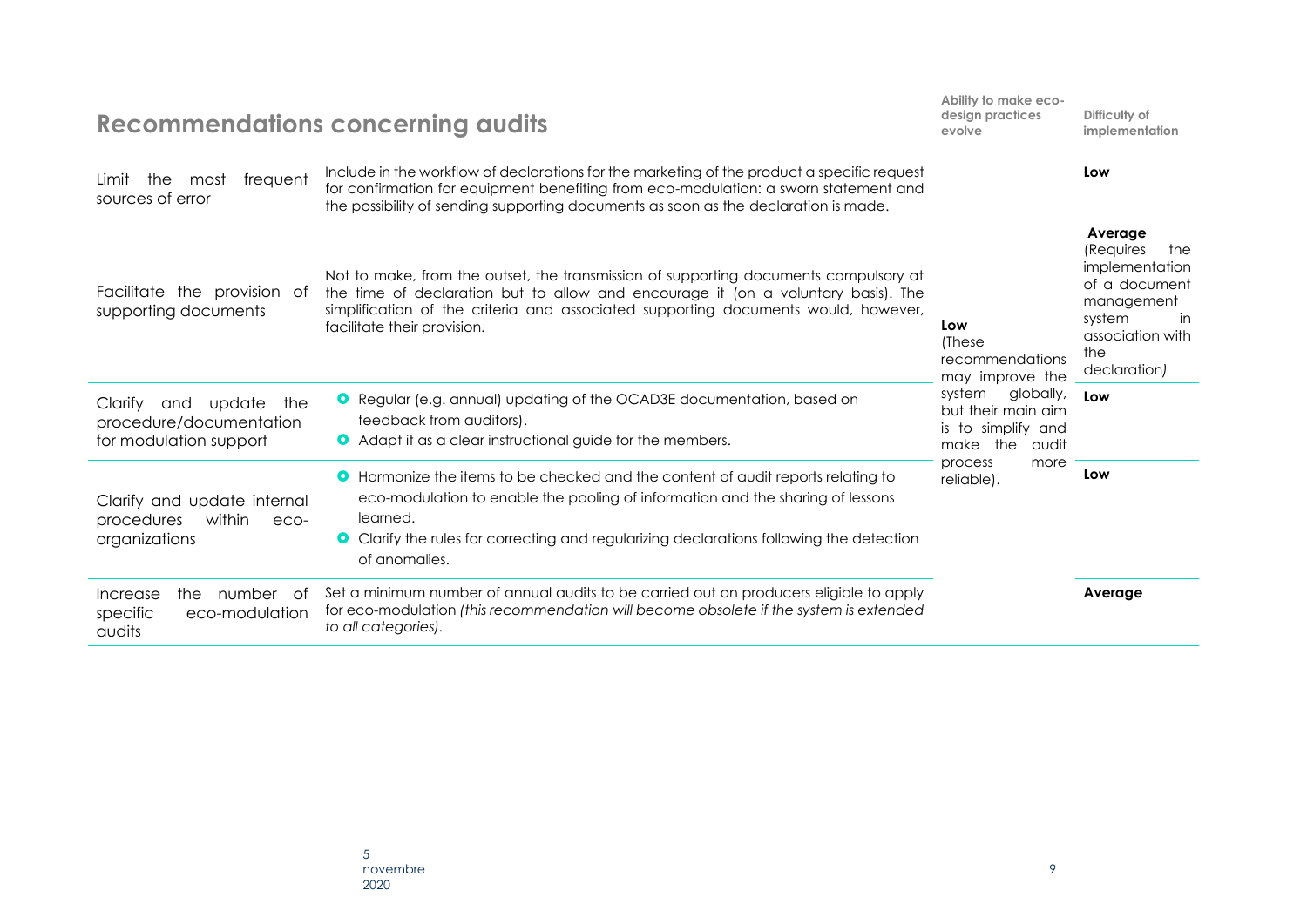## <span id="page-9-0"></span>**3 - Methodology and main findings**

The study comprises five sections, the main findings of which are summarized below.

#### **Section 1: Analysis the database of the marketing declarations of eco-organizations 2016/ 2017/ 2018**

An analysis of the anonymized marketing declaration data submitted by each eco-organism was carried out.

This detailed analysis of marketing declarations covered the years 2016, 2017, 2018. For some product families, these were the first 3 years of the implementation of eco-modulation.

**The analysis shows the value of a medium-term approach and a stable system over time. In fact, after 3 full years of declaration, the study reveals certain limits to clearly identifying the levers and factors affecting the evolution of the number of products declared as ecomodulated per product family (declarative practices, design practices and/or market share of the different products, etc.).** 

Certain behaviors (increase in the number of products declared within the scope of the malus fee, two families of products with similar eco-modulation criteria showing different trends in the proportion of eco-modulated products) **show that we are still in a learning and appropriation phase, which relates to the design timeframe for producers** (the design of a product and its actual launch on a market can take several years).

Nevertheless, the study has allowed us to identify a group of marketers making eco-modulation declarations for all their units put on the market, a trend that has increased over the years. For the other marketers who declare eco-modulation for some of the units they put on the market, there are great differences in the proportions of products benefiting from eco-modulation in the different families of products.

#### **Section 2: Analysis of the producer's perspective regarding the implementation of eco-modulation**

Various means have been put in place to consult the producers concerned by the ecomodulation of household EEEs: initially a telephone survey of a sample of 30 producers was conducted at the end of 2019, this was followed by an online survey, a workshop with the professional associations of the sector, and additional qualitative interviews.

Feedback from producers shed additional light on section 1 of the study:

 **Extending the scheme on a European scale is essential to trigger significant changes in product design**. To initiate these changes, the system must be considered by companies as a complementary incentive to the existing triggering factors: requests by consumers or distributors, or regulations. Because of the markets in which producers operate, these requirements on the part of "consumers" or regulators most often operate on a European scale. It is therefore essential to extend the scope of the system to the whole of Europe.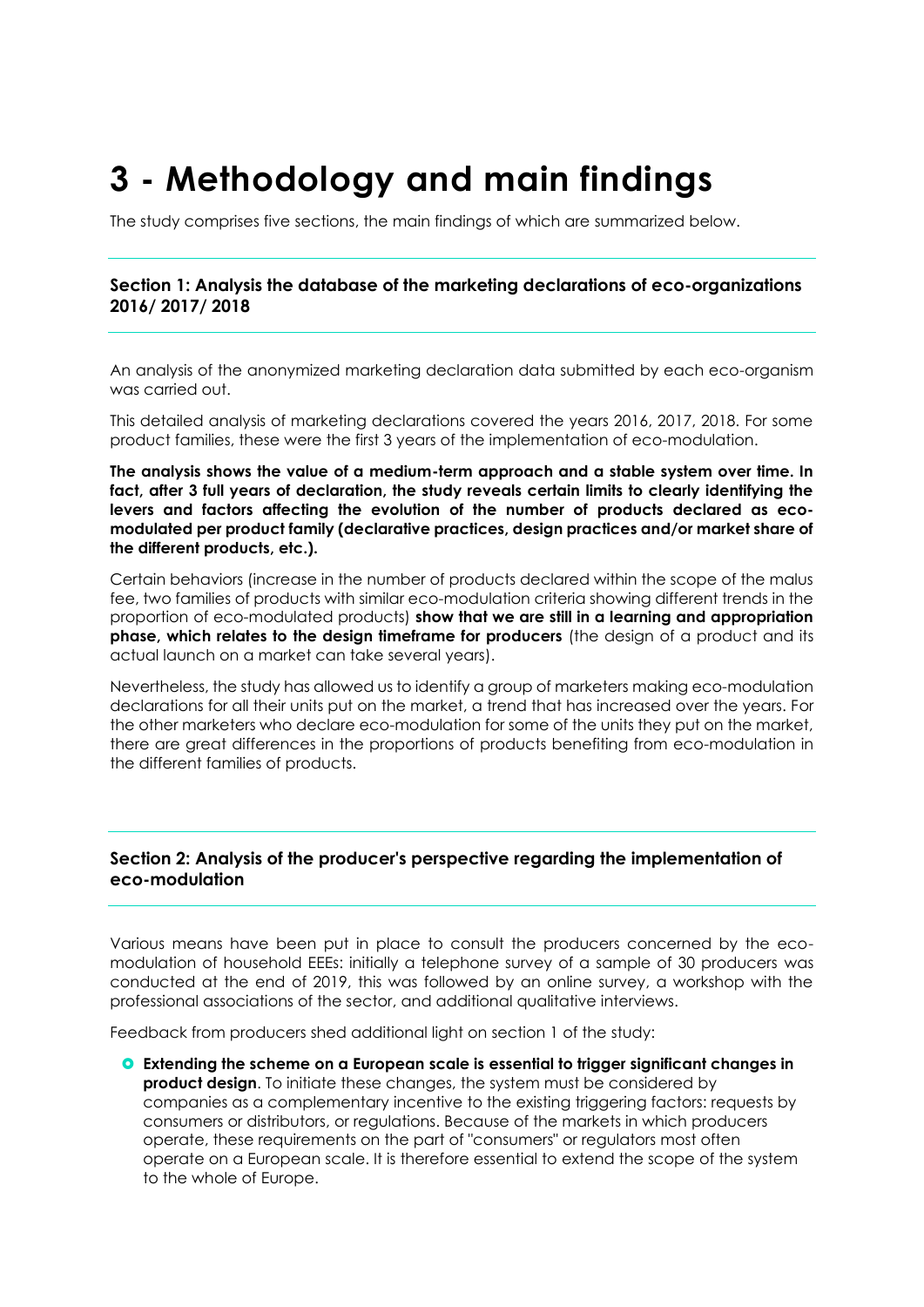- **Declarative practices are not always correlated with the technical reality of the products**, with some companies preferring to pay the highest price for the marketing of all their products (see next point) for the sake of simplicity.
- Finally, **a simplification of the system** (less diversity in the criteria and fewer combinations) would be a major asset to **make the system more attractive** and would also make it possible to **improve the reliability of the data provided** (logical sequences of criteria that would be easier to justify).

Overall, while eco-modulation has enabled certain trailblazers to benefit from the incentive nature of the system, extending it **Europewide and simplifying it would accelerate its dynamics among producers, thus contributing more broadly to changing declaration, design and commercial practices** (e.g. provision of spare parts).

#### **Section 3: Economic impact analysis for marketers and eco-organizations**

An economic impact assessment was conducted for marketers as well as an analysis of the economic impact for eco-organizations based on the interviews and the survey.

#### **The costs of eco-modulation for marketers**

The following conclusions regarding the costs of eco-modulation for marketers may be drawn:

- **O** Companies do not explicitly quantify the costs of changing the design or business practices for products that benefit from a bonus or avoid a malus within the ecomodulation system. In fact, changes may be the result of concomitant factors (as explained in the previous chapter: consumer/distributor demands, regulations, etc.) and may not be specific to eco-modulation, which makes precise costing difficult.
- **O** The administrative costs related to the declaration of the product or following an audit appear to be small for most marketers<sup>2</sup> questioned. These costs are mainly related to providing supporting evidence, which in some cases can be high due to the administrative burden, depending on the complexity of the chain of actors involved in the manufacturing of the product (subcontracting).

**Thus the administrative costs incurred by the eco-modulation system now appear to be relatively low for most of the marketers questioned**, with the exception of certain cases where the search for proof of product compliance can represent a prohibitive cost (resulting in some companies choosing to pay malus fees rather than gather the evidence to prove the eligibility of their products for eco-modulation):

- **P** For certain types of criteria: inclusion of recycled materials, absence of controlled substances
- **O** For certain market situations: cases where the French market is deemed too small for the product concerned to justify the cost of searching for the information,
- **For certain types of marketers**: some of the importers/retailers interviewed indicated that they had more trouble obtaining the supporting documents requested.

**The costs of eco-modulation for eco-organizations**

*<sup>2</sup> It should be noted that the sample of marketers questioned was made up of large companies having invested in an information system to manage the eco-modulation administrative process, making the annual cost of producing the declarations relatively low.*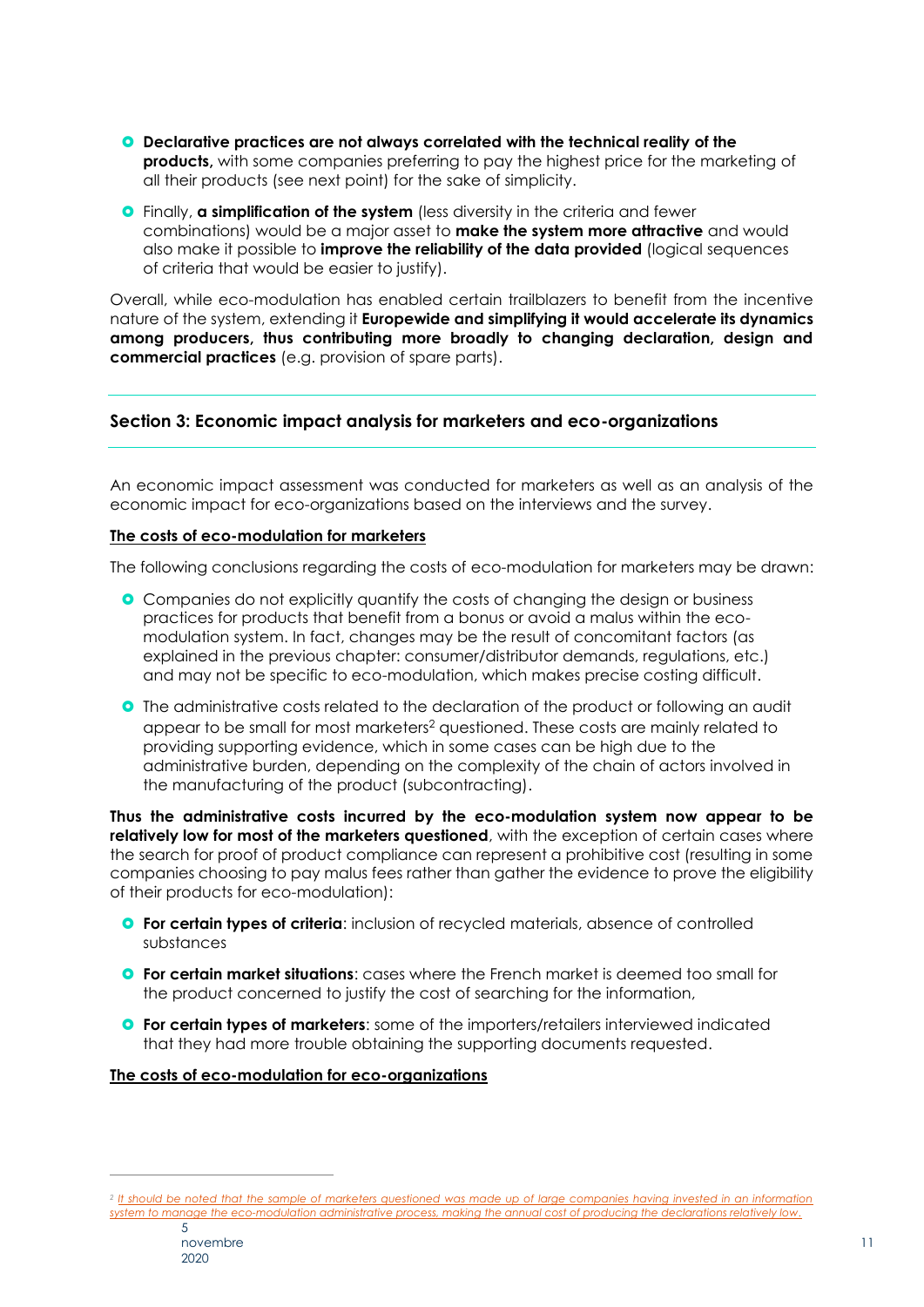In the scheme's current form, the difference in turnover between the surplus generated by the malus fees and the "loss of earnings" caused by the bonus fees does not represent a significant risk to the financial stability of eco-organizations.

#### **However, a significant extension of the scheme, particularly in economic scope, could have the following impacts:**

- **Risk of a disruption of the economic balance of eco-organizations**, this risk manifests itself when the difference in turnover between the surplus generated by the malus fees and the "shortfall" generated by the bonus fees reaches the equivalent of one month of total annual costs,
- **O** Risk of a disruption in the balance in competition between eco-organizations, a significant part of the amount of the eco-contribution being fixed contractually, without any relation to the performance of each eco-organization<sup>3</sup>,
- **Q** Risk of distortion of the nature of eco-participation, which is the financing of the end-oflife processing of EEEs, and structural difficulties in applying the mechanism in the event of a flat-rate eco-modulation being set, independently of the eco-contribution.

Thus, if such an extension of the system were to be considered, the impact in terms of the risks mentioned above and of possible mechanisms to remedy them would need to be studied in greater depth, by conducting more detailed simulations.

#### **Section 4: Critical analysis of eco-modulation control (audits of marketing declarations) and proposals for improvement**

In addition to the interviews carried out with producers, which also covered audit procedures, an analysis of the audit reports on marketing declarations and in-depth interviews with ecoorganizations and audit service providers made it possible to identify areas for optimization likely to facilitate and make the control of declarations more reliable.

These improvements (regular updating of the OCAD3E memo, adapting it as an instructional guide better suited to the members, harmonization of points to be controlled and the content of audit reports, special audits of producers eligible for eco-modulation, etc.) make perfect sense in the context of a broadening of eco-modulation at a European level. This should lead to a greater number of companies wishing to benefit from the incentives in the eco-modulation scheme and who would therefore seek to change their practices (more bonus fees, fewer malus fees).

#### **Section 5: Identification of "usable" environmental criteria in labels, certifications and standards**

Finally, section 5 describes and analyses the standards, labels and certifications that can be used to define eco-modulation criteria and/or serve as a means of proving compliance with one or more eco-modulation criterion.

*<sup>3</sup> The amount of the eco-contribution reflects the costs of management of the end of life of the appliance by the eco-organization,*  which is a competitive market. If the economic amplitude of eco-modulation is set at a very high rate, a large part of the amount of the eco-participation then reflects the practices of the eco-organization's members in in their declarations of products with bonuses or *maluses*